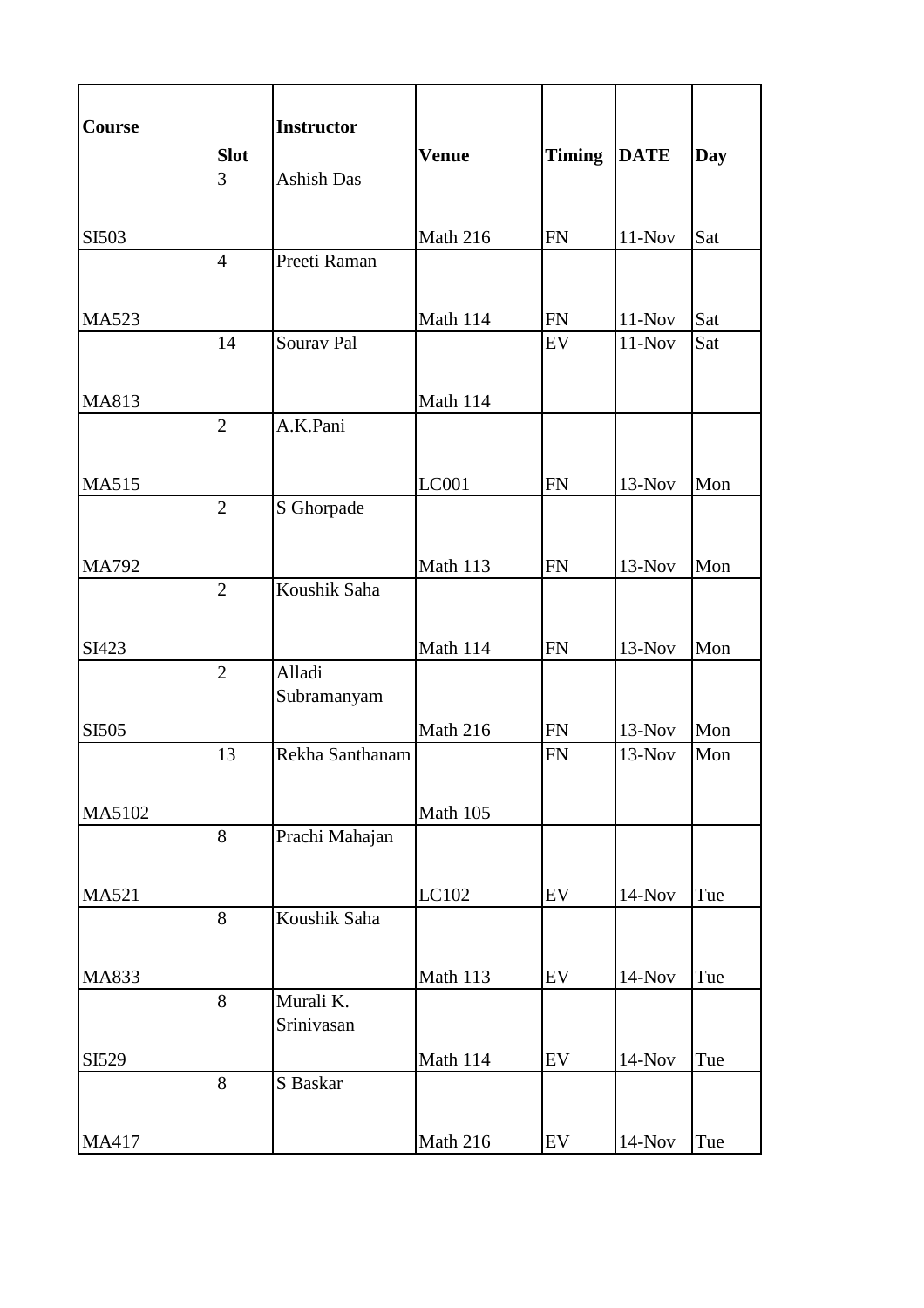|              | 11           | P. Vellaisamy               |                 | EV         | $15-Nov$ | Wed |
|--------------|--------------|-----------------------------|-----------------|------------|----------|-----|
| MA821        |              |                             | Math 113        |            |          |     |
|              | 11           | Niranjan<br>Balachandran    |                 | EV         | $15-Nov$ | Wed |
| MA5109       |              |                             | Math 216        |            |          |     |
|              | 13           | Gopala K.<br>Srinivasan     |                 | <b>FN</b>  | $15-Nov$ | Wed |
| MA843        |              |                             | Math 216        |            |          |     |
|              | $\mathbf{1}$ | Rekha P.<br>Kulkarni        |                 |            |          |     |
| MA403        |              |                             | <b>Math 216</b> | <b>FN</b>  | $16-Nov$ | Thu |
|              | 10           | Swapneel A.<br>Mahajan      |                 |            |          |     |
| MA849        |              |                             | Math 113        | EV         | $16-Nov$ | Thu |
|              | 10           | Bata K. Das                 |                 |            |          |     |
| <b>MA503</b> |              |                             | Math 216        | ${\rm EV}$ | $16-Nov$ | Thu |
|              | 15           | Gopala K.<br>Srinivasan     |                 | <b>FN</b>  | $16-Nov$ | Thu |
| SI507        |              |                             | Math 114        |            |          |     |
|              | $\mathbf{1}$ | Krishnan<br>Sivasubramanian |                 |            |          |     |
| <b>MA538</b> |              |                             | Math 113        | AN         | $17-Nov$ | Fri |
|              | $\mathbf{1}$ | M. Vanninathan              |                 |            |          |     |
| MA854        |              |                             | Math 113        | AN         | $17-Nov$ | Fri |
|              | $\mathbf{1}$ | Sharad S. Sane              |                 |            |          |     |
| SI419        |              |                             | Math 114        | AN         | $17-Nov$ | Fri |
|              | $\mathbf{1}$ | R Raghunathan               |                 |            |          |     |
| <b>MA105</b> |              |                             | <b>TBA</b>      | <b>FN</b>  | $17-Nov$ | Fri |
|              | $\mathbf{1}$ | S Singh                     |                 |            |          |     |
| <b>MA105</b> |              |                             | <b>TBA</b>      | ${\rm FN}$ | $17-Nov$ | Fri |
|              | 8            | R Raghunathan               |                 |            |          |     |
| <b>MA105</b> |              |                             | <b>TBA</b>      | ${\rm FN}$ | $17-Nov$ | Fri |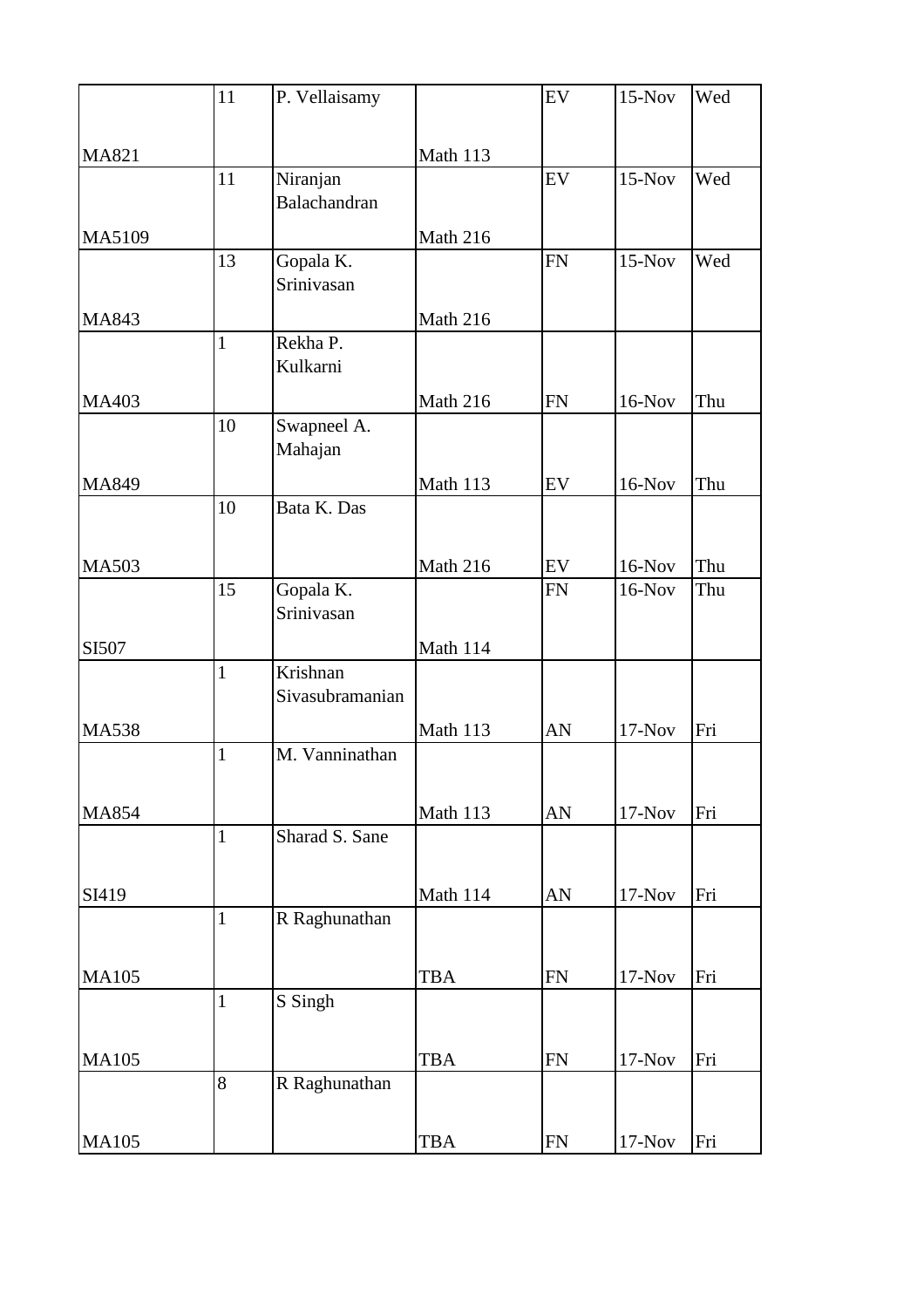|               | 8  | J K Verma                  |            |            |           |     |
|---------------|----|----------------------------|------------|------------|-----------|-----|
|               |    |                            |            |            |           |     |
| <b>MA105</b>  |    |                            | <b>TBA</b> | ${\rm FN}$ | $17-Nov$  | Fri |
|               | 10 | Rajani R. Joshi            |            | AN         |           |     |
|               |    |                            |            |            |           |     |
| SI515         |    |                            | Math 114   |            | 18-Nov    | Sat |
|               | 5  | Akhil Ranjan               |            |            |           |     |
|               |    |                            |            |            |           |     |
| <b>MA108</b>  |    |                            | Math 114   | EV         | 18-Nov    | Sat |
|               | 5  | Shripad M. Garge           |            |            |           |     |
|               |    |                            |            |            |           |     |
| MA419-Minor/M |    |                            | LH301      | AN         | 18-Nov    | Sat |
|               | 5  | K. S. Kumar                |            |            |           |     |
|               |    |                            |            |            |           |     |
| SI417-Minor   |    |                            | LH301      | AN         | 18-Nov    | Sat |
|               | 5  | Radhendushka<br>Srivastava |            |            |           |     |
|               |    |                            |            |            |           |     |
| SI402-Minor   | 5  | <b>Ameer Athavale</b>      | Math 113   | AN         | 18-Nov    | Sat |
|               |    |                            |            |            |           |     |
| MA403-Minor   |    |                            | Math 114   | AN         | 18-Nov    | Sat |
|               | 9  | Anant                      |            |            |           |     |
|               |    | Ramachandra                |            |            |           |     |
| MA815         |    | Shastri                    | Math 113   | AN         | $20$ -Nov | Mon |
|               | 9  | Srikanth                   |            |            |           |     |
|               |    | Srinivasan                 |            |            |           |     |
| MA533         |    |                            | Math 216   | AN         | $20$ -Nov | Mon |
|               | 12 | Radhendushka               |            | ${\rm FN}$ | $20$ -Nov | Mon |
|               |    | Srivastava                 |            |            |           |     |
| SI525         |    |                            | Math 113   |            |           |     |
|               | 12 | Niranjan                   |            | FN         | $20-Nov$  | Mon |
|               |    | Balachandran               |            |            |           |     |
| MA861         |    |                            | Math 114   |            |           |     |
|               | 12 | M Keshari/                 |            | FN         | $20$ -Nov | Mon |
|               |    | Ronnie S                   |            |            |           |     |
| <b>MA207</b>  |    |                            | <b>TBA</b> |            |           |     |
|               | 3  | Saurav Bhaumik             |            |            |           |     |
|               |    |                            |            |            |           |     |
| MA5101        |    |                            | Math 113   | FN         | $21-Nov$  | Tue |